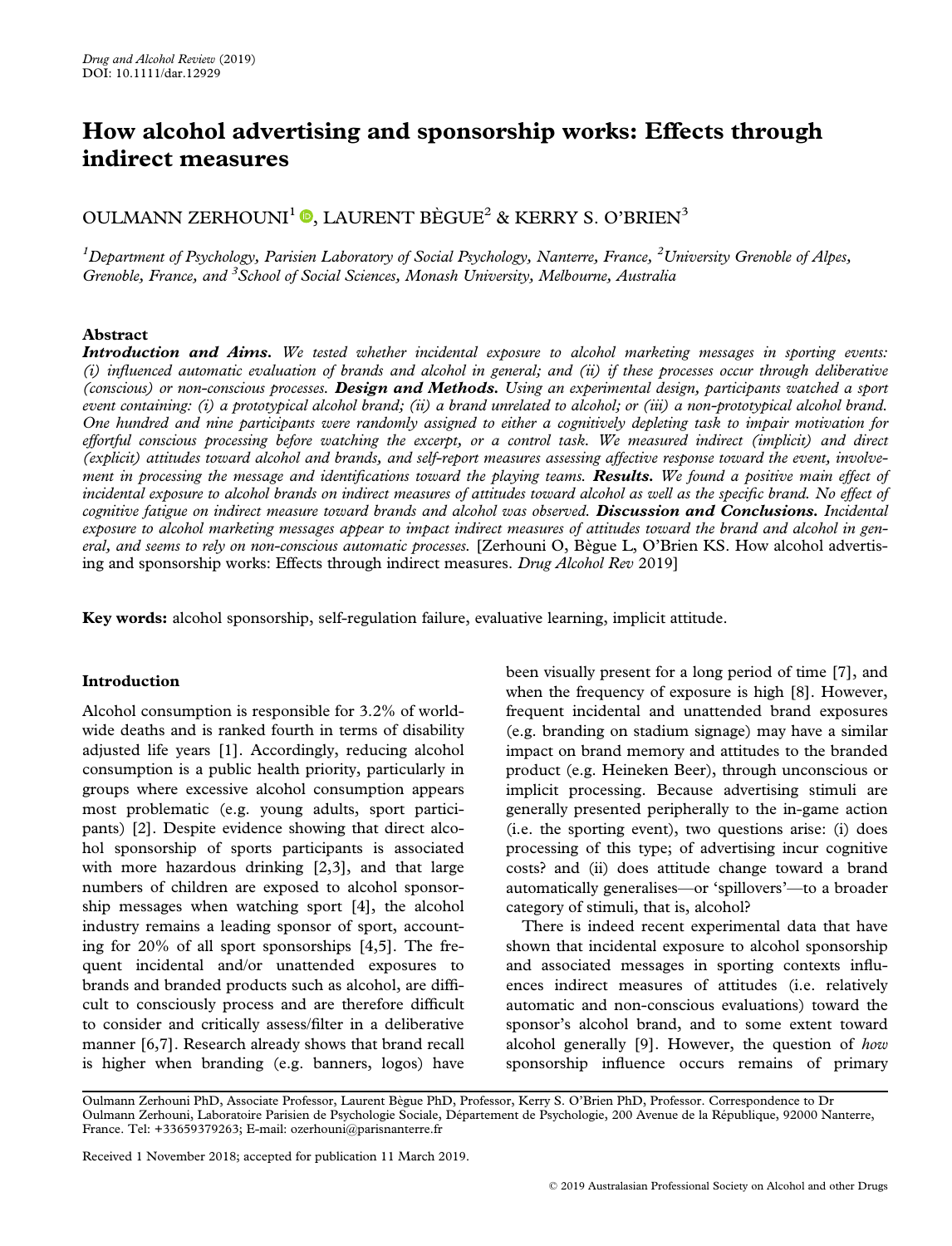relevance for public health, as it informs us of the potential impact of large advertising campaigns on attitudes toward alcohol and consumption when they are based on implicit and involuntary processes. Since indirect measures of attitudes are excellent predictors of alcohol consumption [10] and predict unique variance compared to direct measures [11], this paper aims to illuminate whether the effects of alcohol sponsorship on these alcohol-related attitudes can occur completely automatically, or, on the contrary, would be mediated by deliberative processes. Second, we examined whether changing attitudes towards a specific brand would have an impact on the general concept of alcohol (i.e. spillover).

## To what extent does the viewer voluntarily process advertising and branding stimuli onscreen?

As mentioned above, promotion of alcohol products is sometime found in contexts where one would a priori expect it not to be there. Even outside stadiums, exposure to advertising in US urban areas show a link between exposure to alcohol in the media and an increase in alcohol consumption, while lowering the age at which children and adolescents are likely to start drinking [12]. It is therefore essential to identify the processes that will lead individuals to drink alcohol, as to develop prevention and intervention procedures that will limit the harmful consequences and costs for public spending.

It has been argued that branded promotion incidentally presented during an event are likely to be more effective than regular advertising due to a strong emotional and cognitive engagement of the viewer toward the event [13]. On the other hand, several studies showed that individuals under cognitive load (i.e. performing a demanding, secondary task, while doing a primary task) would be less sensitive to external influences [14]. This suggests that to be effective, advertisement would *require* cognitive resources. One of the central issues is therefore whether encoding depends upon conscious engagement into brand memorisation and attitude change.

## Under which conditions does exposure to sponsor brands and advertising lead to broader conceptual generalisations? Spillover effect from a brand to a broader category

From a cognitive point of view, recent data have highlighted that the evaluation of a single stimulus can be generalised to a broader category of stimuli if it shows salient cues of membership of this category, and

when the number of distracting stimuli is not too high as to allow the relevant indices to be treated [15]. Therefore, during the formation of the evaluation, the initial emotional reaction should be transferred not only to the target (i.e. the brand Heineken), but also to a superordinate category related to the brand (e.g. alcohol and beer). In order to maximise the effects of evaluative learning from a stimulus toward a general category, the alcohol brand must have strong associations in memory with the superordinate concept through links with affective, perceptual and sensorymotor components [16]. Therefore, attitude change toward prototypical, well-known, exemplars of a category should lead to a stronger generalisation to other exemplars of this category, and the category itself.

## Hypotheses

#### Manipulation of cognitive resources

We aimed, first, to determine whether sponsor branding influence on participant's attitudes incurs effortful cognitive activity. In this study, we reduced participants' abilities to draw on self-regulatory resources prior to viewing the excerpts by using an ego-depletion task. An ego-depletion task typically consists in reducing volitional processing at time 2 (here, exposure to sponsorship) by asking the participant to perform a cognitively demanding task at time 1 [17]. Recent conceptualisation has shown that impairing self-control tends to also reduce executive and cognitive control in a broader sense, which is particularly efficient on tasks requiring motivation to engage in a task requiring some amount of mental effort [18–20]. Furthermore, impairing self-regulation is close to what an individual might experience as external pressures in daily life situations, in which one is more likely to have limited resources to and be targeted by multiple external demanding tasks that hinder self-control.

#### Manipulation of the spillover effect

Second, we hypothesise that the more representative the brand is of the alcohol concept in memory, the more the latter will be activated, and the stronger the 'spillover' effect. Evaluative change toward a single stimulus can be generalised to a category of stimuli if it shows clear evidence of belonging to a broader category when the number of distracting stimuli is not too high to allow relevant cues to be processed. In order to maximise the effects of associative learning from a stimulus to a general category (i.e. spillover), the stimulus must have strong associations in memory with the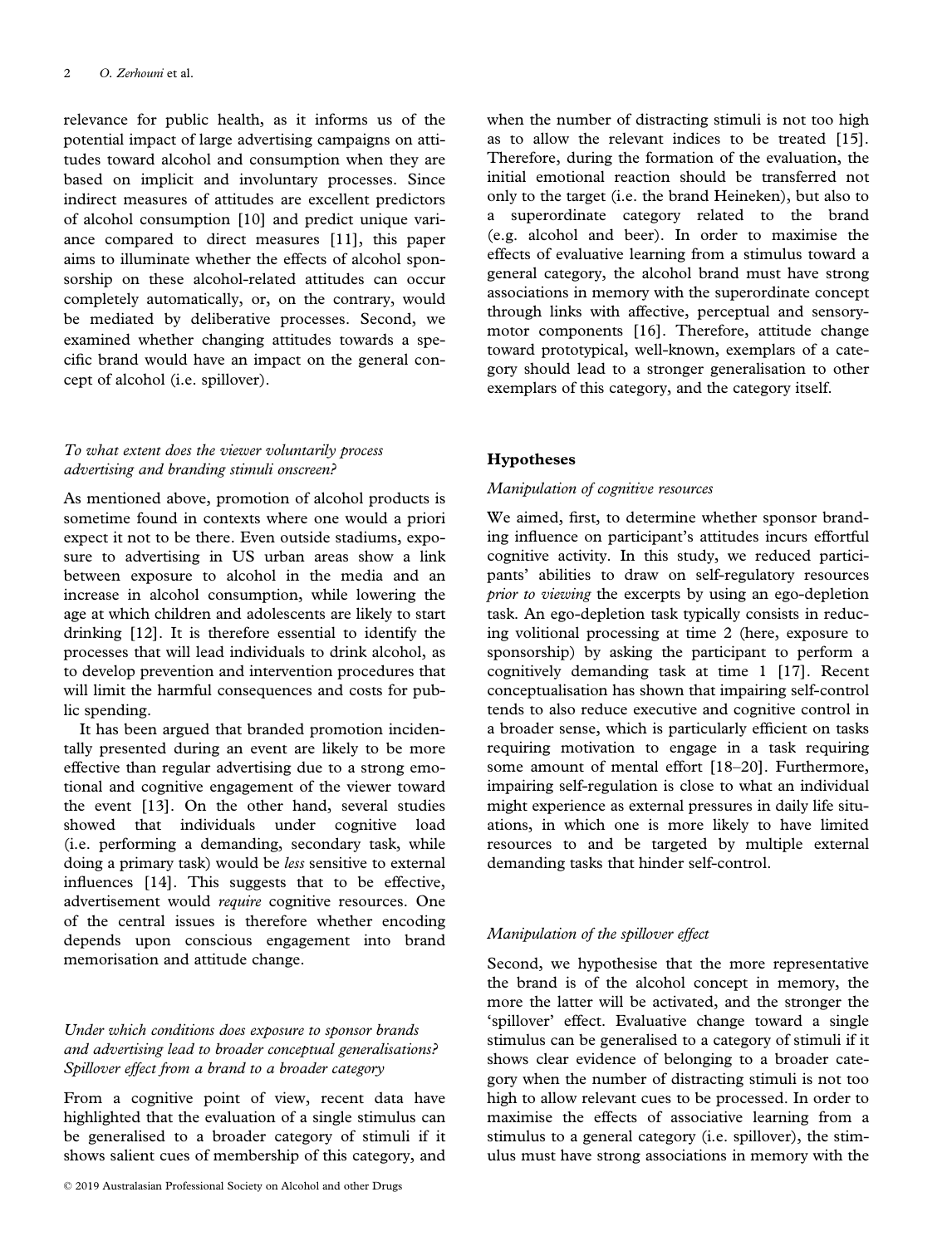overordered concept, that is, the more the participant experiences it, the stronger the spillover effect will be. Therefore, participants were exposed to: (i) sport excerpts for the 'Heineken' brand (very prototypical for French participants); (ii) the 'Steinlager' brand (a New Zealand beer brand, not prototypical for French participants); or (iii) the 'Castrol Edge' brand (unrelated to alcohol). We predict that indirect measures of attitudes toward alcohol in general should be

and 'Castrol Edge'.

## Methods

#### Participants and setting

Students ( $n = 109$ ) from a French university ( $M_{\text{age}} =$ 20.24;  $SD<sub>age</sub> = 2$ ; women = 75%) were recruited through advertising on campus for a 30 min group experiment in exchange for £10. Our only a priori selection criterion was to exclude participant with fluent knowledge of Chinese or Japanese in order not to bias results from the indirect measures.

more positive for individuals exposed to the 'Heineken' brand compared to the 'Steinlager' brand

Informed consent was obtained from all individual participants included in the study.

## Procedure and trial design

Participants went through group sessions in a room with 12 computers. Each participant was separated from each other by wooden partitions and wore insulating headphones. Participants were initially greeted by the experimenter and then randomly assigned to a 2 (depletion: yes vs. no)  $\times$  3 (brand: 'Heineken' vs. 'Steinlager' vs. 'Castrol Edge') factorial design. After performing the self-control (i.e. depletion) stage, participants were randomly assigned to one of the three experimental groups containing the sponsors branding for 'Heineken', the 'Steinlager' or 'Castrol Edge' in order to manipulate the spillover effect. Participants were then asked to complete indirect (implicit) and direct (explicit) measures of attitudes towards alcohol and the brands to which they were exposed. Participants then filled the Sport Spectator Identification Scale (i.e. reported level of felt closeness to the team [21]), the Involvement in the Message Scale (i.e. reported degree to which the participant consciously treated the messages [22]), and a Transportation in the Event Scale (i.e. reported cognitive and emotional involvement toward the event [23]). Participants finally filled the Perceived Awareness of Research Hypothesis, during which they were debriefed [24]. Both the experimenter and participant were blind to the conditions. All randomisations were done by the Inquisit 4 algorithm for randomisation.

All procedures performed in studies involving human participants were in accordance with the ethical standards of the institutional and/or national research committee and with the 1964 Helsinki declaration and its later amendments or comparable ethical standards. We cannot provide a name of the ethical committee that approved this study since no ethical committee existed at University Grenoble-Alpes when the studies were conducted. Informed consent was obtained from all participants and none chose to withdraw from the procedure.

## Material

Video excerpts. Each participant was exposed to 10 min of high definition video footage of a rugby match reflecting their assigned sponsorship condition. Within each sponsorship condition, participants were randomly assigned one of three possible excerpts of the same match to watch. The « eHei » condition comprised an excerpt of the final contest of the Heineken Cup between Leinster and Northampton containing numerous occurrences of sponsorship for the Heineken brand (e.g. banners, logo displayed on players, referee uniform and on the field). We edited the video so that the Heineken brand was always clearly visible onscreen during the 10-min excerpt. The excerpts in the « eStei » condition were taken from the match between New-Zealand and England of the Steinlager series in 2014. In the no alcoholsponsorship condition, excerpts from another rugby contest (semi-finals of the 2013 rugby championship between Australia and South Africa) were used containing sponsorship for a brand not related to alcohol (Castrol Edge).

Ego-depletion task. We used an attentional control task as an ego-depletion induction (total length  $= 7$ min) in which participants had to pay attention to a video showing a woman being interviewed. Half of the participants were instructed to ignore distractor words appearing in the bottom right of the screen and therefore to regulate their attention (i.e. depletion group) while the other half did not receive any instruction regarding the distractors (i.e. control group).

Affect misattribution procedure (standard). Attitudes can be measured by direct—or explicit—attitudinal measures, which involves directly asking the participant to provide an evaluation of the attitudinal object. Researchers can also assess attitudes and other constructs using indirect or implicit measures whereby a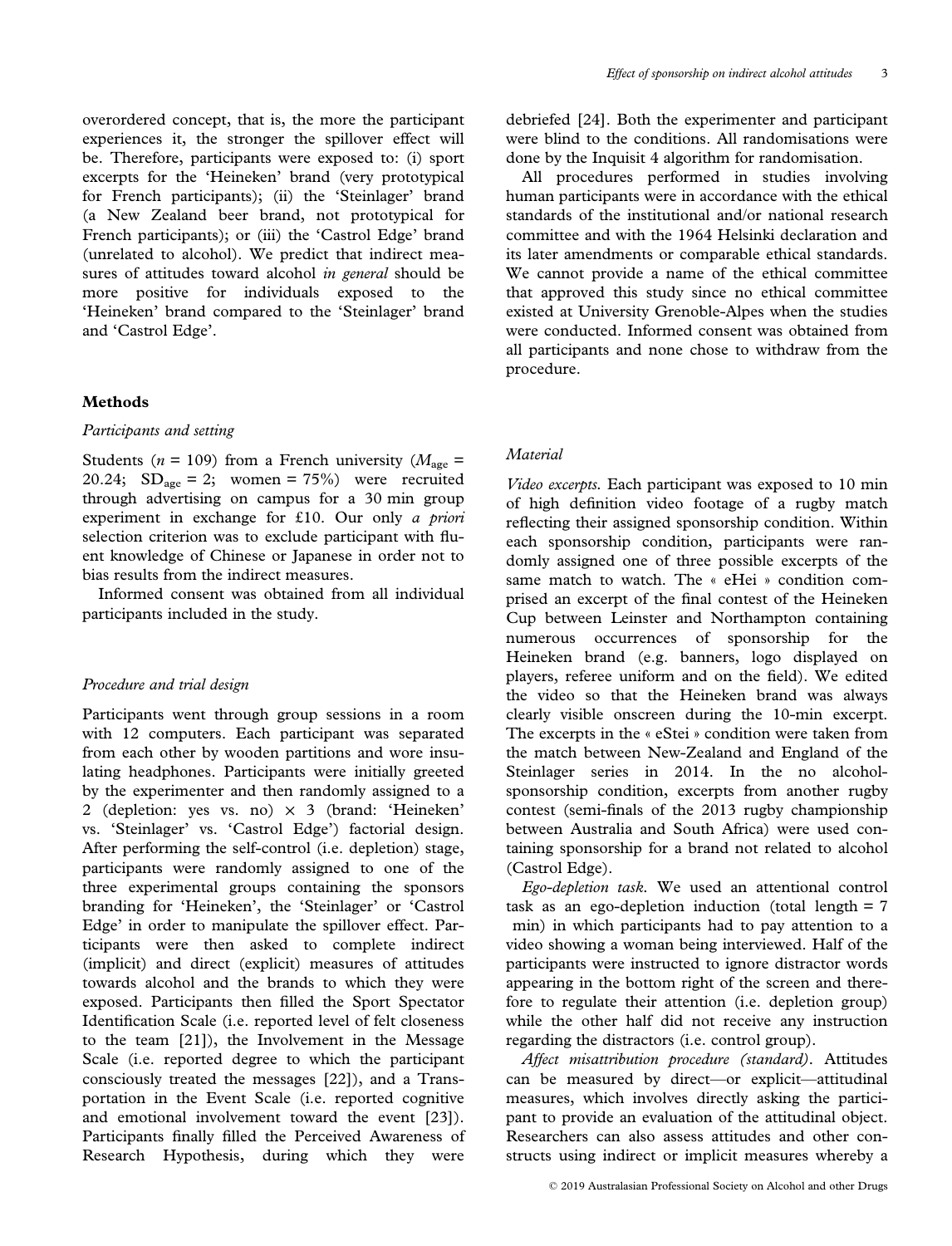person's attitudes or preferences, sometimes unconscious, towards a target or object is assessed by tapping into subtler and/or automatic/uncontrolled processes using timed reaction tasks and tasks such as the implicit association task. We used the affect misattribution procedure as an indirect measure of attitudes toward the sponsored brands and alcohol [25]. Participants were warned that a picture would appear briefly on the screen and that it would be immediately replaced by a Chinese pictogram, which would disappear quickly (both staying onscreen for 100 ms, with a 75 ms interval between the two stimuli). Once the Chinese pictogram disappeared, it was replaced by a mask (i.e. noise) until the participant gave his answer. The participant was instructed to ignore the first picture and evaluate whether the Chinese pictogram seemed more or less pleasant than the average Chinese pictogram, on a scale from 1 (very unpleasant) to 4 (very pleasant). The pictogram being a neutral, unvalenced stimulus, the evaluation elicited by the picture has been shown to be misattributed to the pictogram [25]. Hence, the participant's attitude towards the image is evaluated indirectly from his response to the pictogram.

The task comprised 106 trials, in which the pictures were 20 generic and unbranded alcohol and water bottle pictures (10 of each category), 20 filler pictures (depicting food and furniture), 12 branded alcohol pictures [26], comprising a picture of an 'Heineken' bottle and a 'Steinlager' bottle and a neutral grey square as a neutral stimulus.

Affect misattribution procedure (modified). A modified version of the affect misattribution procedure was used as a direct measure of attitude, to avoid variations in answers that could be attributed to variations in structural features of the tasks (e.g. nature of the stimuli, proposition versus pictures, Likert scales versus reaction times; for a more detailed discussion, see [27]). In the modified Affect Misattribution Procedure, the structure of the task remained the same, except that participants have to evaluate the picture and not the pictogram. The evaluation of the picture is done directly by the participant, rather than inferred via his evaluation of the Chinese pictogram.

Sport Spectator Identification Scale. We used the 8-item Sport Spectator Identification Scale to assess participant's degree of identification toward the athletes and the sports team ([18]; see Appendix S1).

Involvement in the Message Scale. We used a five-item scale assessing conscious and effortful processing messages presented during the match ([19]; see Appendix S1).

Transportation in the Event Scale. Transportation has been originally defined as a one's emotional and cognitive involvement in a fictional narrative (e.g. emotional engagement). Feeling transported in a narrative makes judgments toward the characters and the fiction in general more positive [23]. Here, we checked whether the branding stimuli (i.e. banners in stadiums, logos displayed on athletes) would be associated with the evaluative response elicited by the event and moderate the effect of incidental exposure to sponsor's branding/advertising. We used a modified seven item Transportation Scale for sport events in order to evaluate participants' degree of emotional involvement toward the event (see Appendix S1).

## Results

Reliability of Self-Report Scales. Self-reported measures had a good reliability overall (Transportation in the Event Scale,  $\alpha = 0.80$ ; Involvement in the Message Scale,  $\alpha = 0.71$  [Item 5 was removed from the scale, with item 5:  $\alpha = 0.19$ ]; Sport Spectator Identification Scale,  $\alpha = 0.84$ ). We did not find any significant difference on these variables across the « eHei », « eStei » et « eNA » groups (see Table 1), nor any differences between gender in overall involvement in sport (see Tables 2 and 3). We found a significant, medium-sized positive correlation between the Transportation and Sport Spectator Identification Scale,  $r = 0.43$ ,  $P < 0.001$ .

## Main analysis

A 2 (ego depletion: depleted vs. control)  $\times$  3 (brand exposure) analysis of covariance with Transportation,

|  |  |  | Table 1. Descriptive statistics for self-reported measures |  |
|--|--|--|------------------------------------------------------------|--|
|--|--|--|------------------------------------------------------------|--|

|                                                  | eHei M (SD)   | eSte M(SD)    | eNA M(SD)     | Partial $n^2$ | $F$ (omnibus) | $\alpha$ |      |
|--------------------------------------------------|---------------|---------------|---------------|---------------|---------------|----------|------|
| Transportation <sup>a</sup><br>SSIS <sup>b</sup> | 3.43(1.22)    | 3.59(1.3)     | 3.12(1.23)    | 0.024         | 1.29          | 0.84     | 0.27 |
|                                                  | 24.97 (10.26) | 22.66 (10.21) | 20.92 (10.09) | 0.027         | 1.46          | 0.79     | 0.23 |
| IMS <sup>c</sup>                                 | 3.7(0.97)     | 3.82(1.11)    | 3.97(0.99)    | 0.012         | 0.633         | 0.71     | 0.53 |

<sup>a</sup>Mean scores to the Transportation Scale. <sup>b</sup>Mean scores to the SSIS. <sup>c</sup>Mean score to the IMS. eHei, participants exposed to the Heineken brand; eNA, participants exposed to the Castrol Edge brand; eStei, participants exposed to the Seinlager brand; IMS, Involvement in the Message Scale; SSIS, Sport Spectator Identification Scale.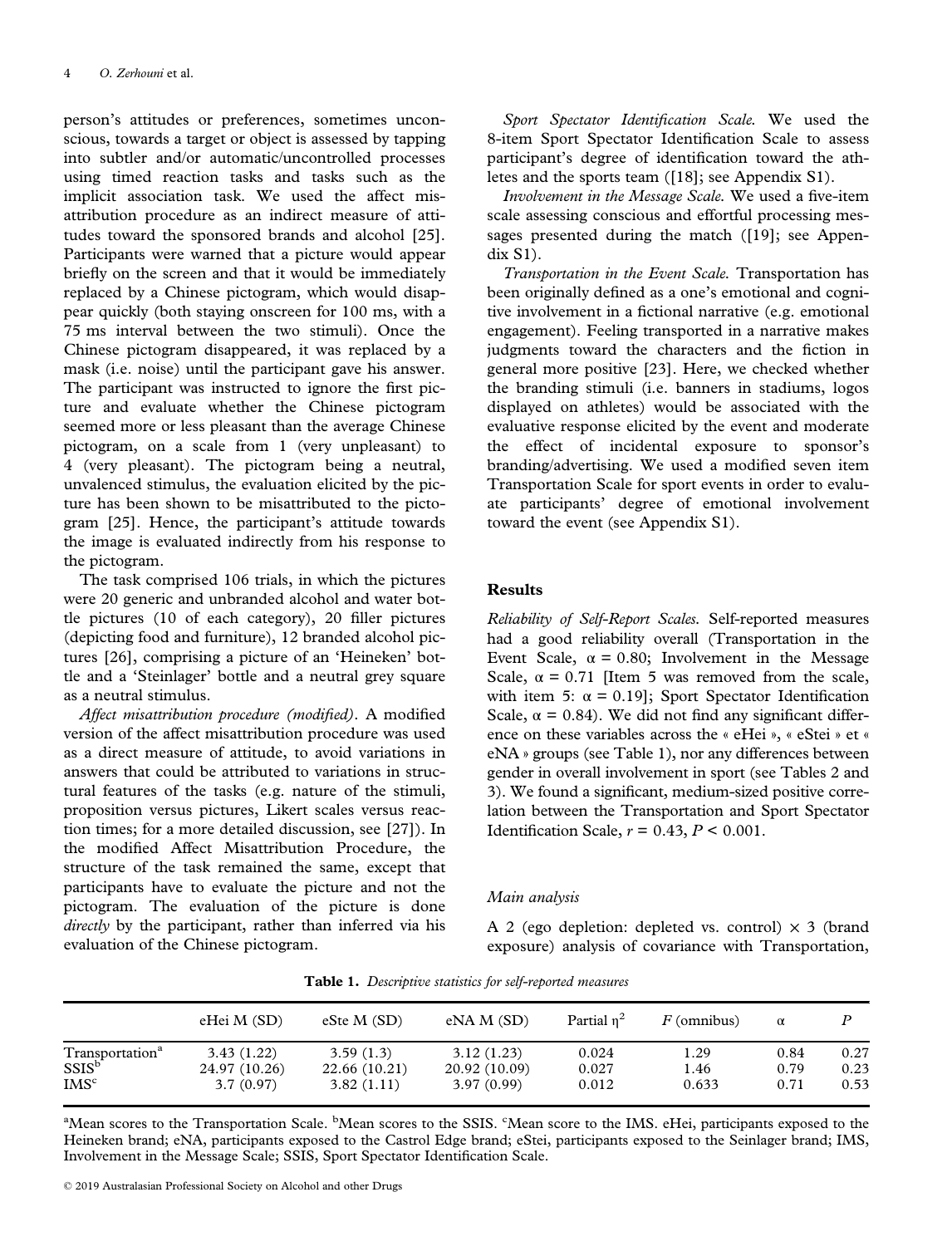|                                             |          | df    |       | Mean<br>difference | <b>SE</b><br>difference | Cohen's $d$ |
|---------------------------------------------|----------|-------|-------|--------------------|-------------------------|-------------|
| Transportation                              | $-0.316$ | 107.0 | 0.753 | $-0.088$           | 0.270                   | $-0.069$    |
| Involvement in the Message Scale            | $-0.548$ | 107.0 | 0.585 | $-0.124$           | 0.216                   | $-0.120$    |
| <b>Sport Spectator Identification Scale</b> | $-0.110$ | 107.0 | 0.913 | $-0.247$           | 2.516                   | $-0.024$    |

**Table 2.** Independent samples t-test for gender<sup>a</sup>

<sup>a</sup>Student's *t*-test between genders for Transportation, Involvement in the Message Scale and Sport Spectator Identification Scale.

|                                             | Group  | N  | Mean   | <b>SD</b> | <b>SE</b> |
|---------------------------------------------|--------|----|--------|-----------|-----------|
| Transportation                              | Female | 81 | 3.356  | 1.284     | 0.143     |
|                                             | Male   | 28 | 3.444  | 1.211     | 0.229     |
| Involvement in the Message                  | Female | 81 | 3.805  | 1.049     | 0.117     |
|                                             | Male   | 28 | 3.929  | 0.965     | 0.182     |
| <b>Sport Spectator Identification Scale</b> | Female | 81 | 22.753 | 9.611     | 1.068     |
|                                             | Male   | 28 | 23.000 | 12.055    | 2.278     |

Table 3. Group descriptives for self-reported measures between genders

Involvement in the Message and Sport Spectator Identifications scales entered has covariates and with all interactions was conducted to assess effects on indirect (Model 1) and direct measures (Model 2).

Model 1. Effect of exposure to the « Heineken » brand on indirect measures of attitudes toward « Heineken ». We found a non-significant main effect of exposure to the « Heineken » brand compared to other brands, showing more positive attitude scores on indirect measures, F  $(1, 70) = 3.50, P = 0.065, \eta^2 = 0.047$ . We also found a non-significant moderating effect of depletion on exposure,  $F(1, 70) = 2.76$ ,  $P = 0.10$ ,  $\eta^2 = 0.03$ , as well as an interaction trending toward significance between exposure and involvement in the Message Scale scores, suggesting that the less participants engaged in conscious processing of the effect, the more positive the indirect measure scores were, F  $(1, 70) = 3.19$ ,  $P = 0.07$ ,  $\eta^2 = 0.019$  (see Table 4 for descriptive statistics (three participants not included of their high Cook values [2.63 and 0.47, next being 0.08) and Deleted Studentized Residual 4.41)].

Effect of exposure to the « Heineken » brand on indirect measures of attitudes toward alcohol. Alcohol-related scores were computed by averaging scores on all alcohol stimuli that were unrelated to the exposed brands. Our hypothesis being that exposure to a prototypical brand would have a greater impact on attitudes toward alcohol than a non-prototypical brand, we tested a linear contrast opposing participants who were exposed to a prototypical brand (i.e. 'Heineken') versus a non-prototypical brand (i.e. 'Steinlager') versus no alcohol advertising. We found a significant linear trend showing that being in the « eHei » group compared to the « eStei » and « eNa » groups led to more positive scores on indirect measures toward alcohol,  $F(2, 57) = 5.87$ ,  $P = 0.004$ ,  $\eta^2$  = 0.059. No significant effect was found for the quadratic term  $(P = 0.34)$ . Contrast analysis revealed that the increase from 'eHei' to 'eStei'  $(M<sub>diff</sub> = 4.46)$  was not statistically significant ( $P = 0.45$ ), but the increase from 'eHei' to 'eNa' ( $M_{\text{diff}} = 14.49$ ,  $P = 0.005$ ) was significant, and nor did the change from 'eStei' to 'eNa'  $(M<sub>diff</sub> = 10.02, P = 0.01,$  see Figure 1).

Table 4. Descriptive statistics for standard affect misattribution procedure

|                                                                                 | eHei M (SD) | eSte $M(SD)$ | eNA M(SD)  | Partial $n^2$ | $F$ (omnibus) |      |
|---------------------------------------------------------------------------------|-------------|--------------|------------|---------------|---------------|------|
|                                                                                 | 2.79(0.42)  | 2.68(0.5)    | 2.71(0.45) | 0.011         | 0.586         | 0.55 |
| $\frac{\text{AMP}_{\text{Hei}}^{\text{a}}}{\text{AMP}_{\text{Ste}}^{\text{b}}}$ | 2.77(0.47)  | 2.63(0.47)   | 2.74(0.49) | 0.015         | 0.81          | 0.44 |
| $\text{AMP}_{\text{Alc}}^{\text{c}}$                                            | 2.79(0.48)  | 2.68(0.47)   | 2.77(0.4)  | 0.011         | 0.592         | 0.55 |

<sup>a</sup>Means cores for pictograms by a picture of an Heineken bottle. <sup>b</sup>Means cores for pictograms by a picture of a Steinlager bottle.<br><sup>CMeans</sup> cores for pictograms by a picture generic sloopel pictures, eHei, pericipants ex Means cores for pictograms by a picture generic alcohol pictures. eHei, participants exposed to the Heineken brand; eNA, participants exposed to the Castrol Edge brand; eStei, participants exposed to the Seinlager brand.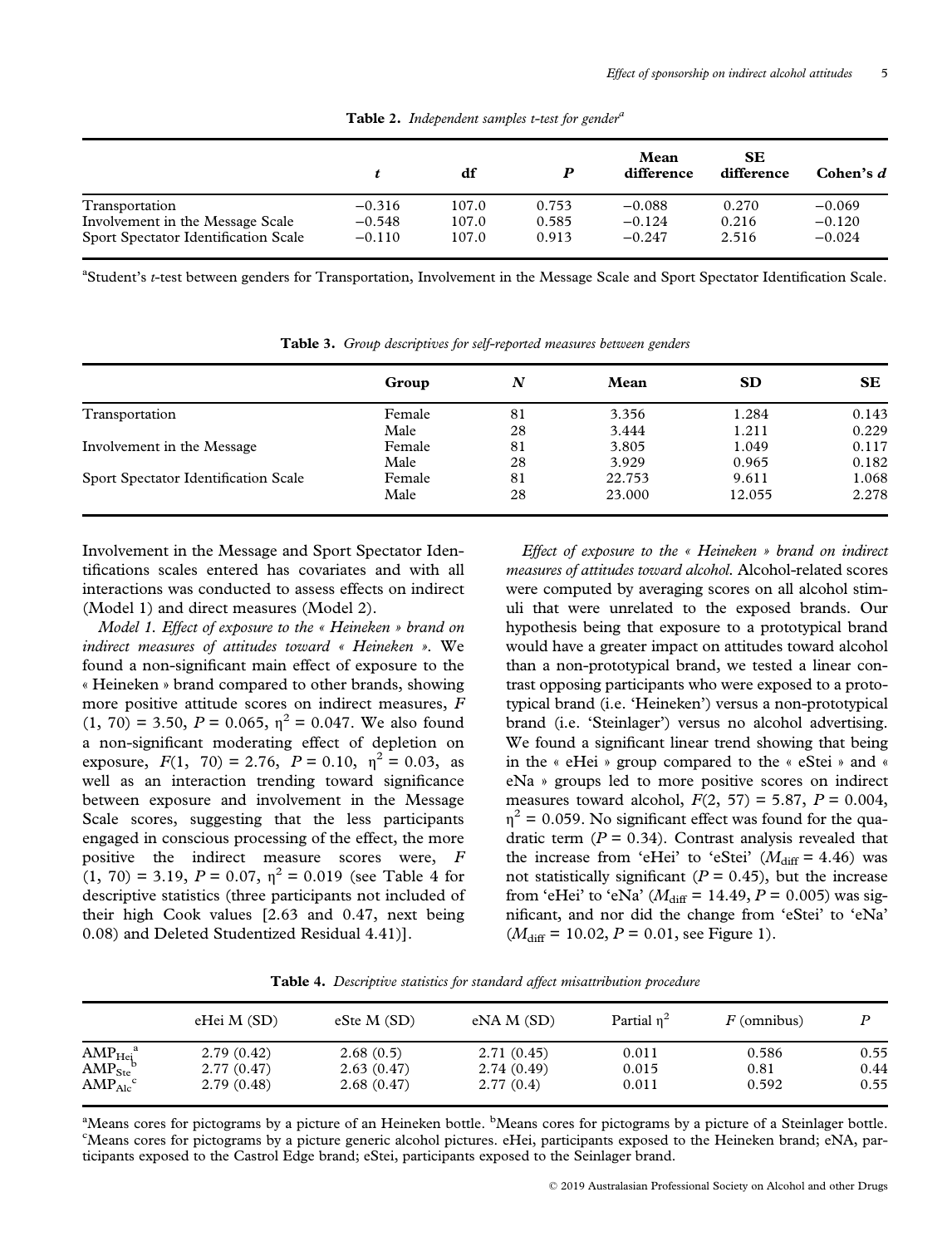

Figure 1. Indirect measures toward the Heineken brand depending on type of sponsorship exposure and depletion.

Planned contrast analysis comparing the « eHei » and « eStei » groups to the « eNA » group shows that mere exposure to alcohol sponsorship has a significant effect on indirect measures of attitudes toward alcohol,  $F(1, 73) = 4.65$ ,  $P = 0.034$ ,  $\eta^2 = 0.038$ . We did not find any moderating effect of depletion, F  $(1, 73) = 0.01$ ,  $P = 0.91$ ,  $\eta^2 < 0.001$ , but, again, a significant moderating effect of conscious processing of the message,  $F(1, 73) = 5.20$ ,  $P = 0.02$ ,  $\eta^2 = 0.04$ , indicating that weaker conscious involvement in processing the messages lead to more positive indirect measures of attitudes toward alcohol for the « eHei » group compared to the « eStei » and « eNA » groups.

Model 2. Effect of exposure to the « Heineken » brand on direct measure of attitudes toward « Heineken » and Alcohol. There was no significant change on direct measures of attitudes toward « Heineken » in the « eHei » group compared to the pooled scores of the two other groups as well as no moderating effect of depletion  $(P > 0.63)$ , (see Table 5 for descriptive statistics) and no significant change in direct measures toward alcohol in the « eHei » group compared to the pooled scores of the two other groups and no moderating effect of depletion ( $P$  values  $> 0.66$ ), that is no effect of the exposure to the 'Heineken' brand on direct measures toward alcohol in general.

Hypothesis awareness. Introducing Perceived Awareness of Research Hypothesis scores as covariates did not change significantly our estimates as well as removing participants above 3 standard deviations on the Perceived Awareness of Research Hypothesis scores [20].

### Conclusion

As predicted, we found that exposing participants to the 'Heineken' brand led to more positive attitudes, as measured by indirect measures, toward the brand 'Heineken' immediately after the watching the video. This is consistent with previous work in this area [9]. Similarly, we found that exposing participants to an alcohol brand, and more strongly to a prototypical alcohol brand, leads to more positive attitudes toward alcohol more generally. Crucially, we found no moderating effect of ego-depletion. This suggests that at least in the context of sponsorship; attitude change can occur without deliberate involvement in processing the ads. Moreover, the less one reported being motivated to engage in conscious and deliberate processing of the advertising messages onscreen, the more positive the attitudes on indirect measures toward the 'Heineken' brand and alcohol were. This is also confirmed by the consistent effect of alcohol brand/advertising exposure on indirect measures compared to direct measures, with indirect measures being more suited to capture automatic evaluative responses, while direct measures are more sensitive to deliberate and consciously formed responses [28]. Our results suggest that sponsorship exposure may change attitudes in an automatic fashion, at least in the sense that is does not require the participant to have cognitive resources available to engage in volitional processing of the advertising stimuli. Eventually, we found evidence for the spillover (i.e. generalisation) effect of attitude change only when the sponsored brand was prototypical of the alcohol category, but not when the alcohol brand was relatively unknown of the participant or was unrelated to alcohol.

|                                      | eHei M (SD) | eSte M(SD) | eNA M(SD)  | Partial $n^2$ | $F$ (omnibus) |      |
|--------------------------------------|-------------|------------|------------|---------------|---------------|------|
| $\text{AMP}_{\text{Hei}}^{\text{a}}$ | 2.52(0.77)  | 2.32(0.87) | 2.45(0.84) | 0.01          | 0.521         | 0.59 |
| $\text{AMP}_{\text{Ste}}^{\text{b}}$ | 2.77(0.47)  | 2.63(0.47) | 2.74(0.49) | 0.013         | 0.81          | 0.44 |
| $\text{AMP}_{\text{Alc}}^{\text{c}}$ | 2.75(0.76)  | 2.69(0.80) | 2.66(0.6)  | 0.003         | 0.13          | 0.87 |

Table 5. Descriptive statistics for modified affect misattribution procedure

<sup>a</sup>Means cores for pictograms by a picture of an « Heineken » bottle. <sup>b</sup>Means cores for pictograms by a picture of a « Steinlager » bottle. "Means cores for pictograms by a picture generic alcohol pictures. eHei, participants exposed to the Heineken brand; eNA, participants exposed to the Castrol Edge brand; eStei, participants exposed to the Seinlager brand.

© 2019 Australasian Professional Society on Alcohol and other Drugs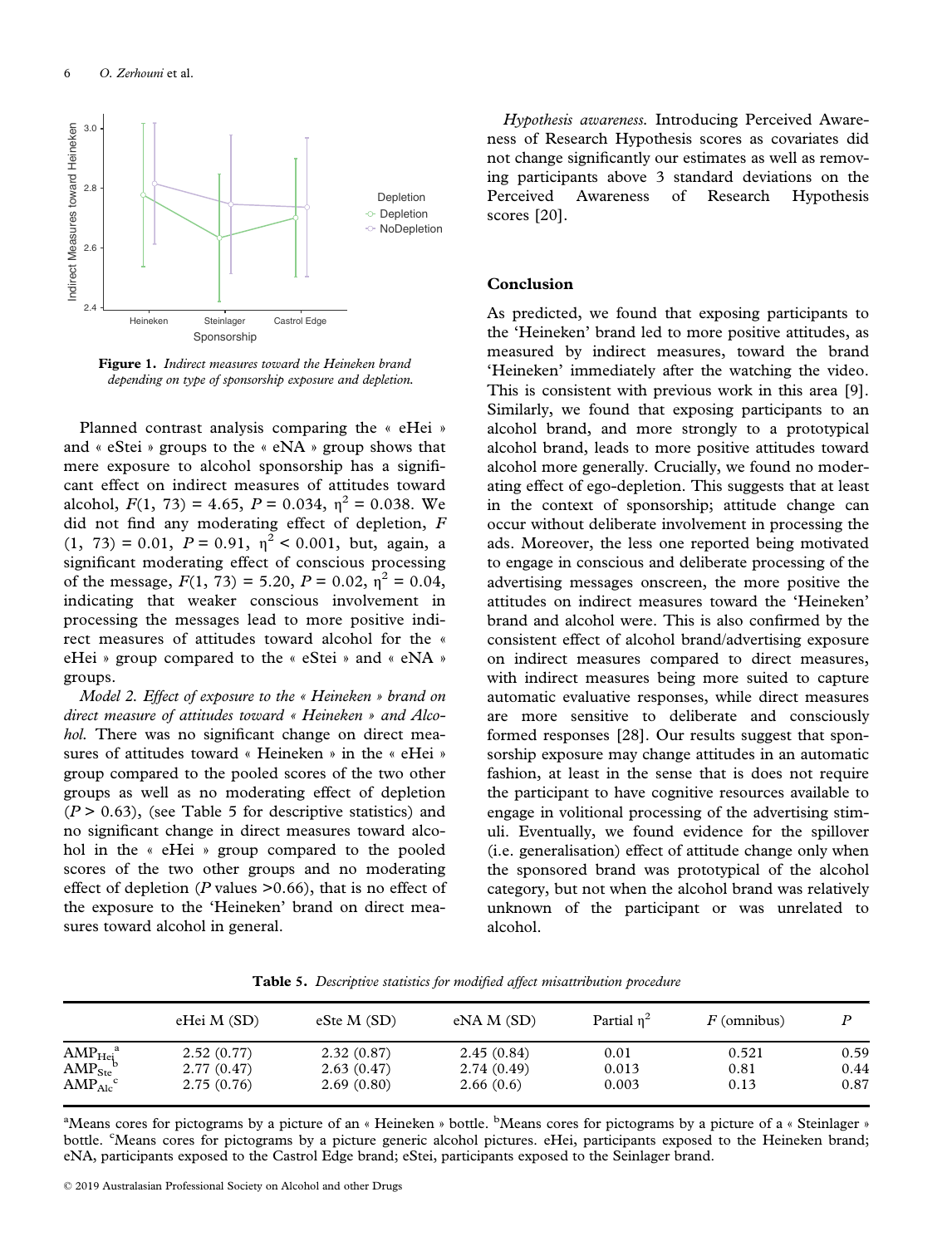### Discussion

## Implication for alcohol consumption and concluding remarks

Because implicit associations with alcohol are one of the most reliable predictors of alcohol consumption, and have a better predictive value than self-reported measures, especially among individuals with low cognitive resources [29] and due to the massive exposure of sport-related content on TV in the daily lives of millions of individuals on the globe, one could assume that repeated exposure to alcohol sponsorship should have long-term effects on actual drinking behaviours, even on individuals who are passively exposed to advertising stimuli, thus making the question of how to resist those influences more complex. Unfortunately, we were unable to collect data on participants' consumption after the experiment. Beyond the ethical problems (i.e. a potential rise in immediate alcohol consumption), we may not have found any substantial changes on actual consumption, given the subtle nature of the processes involved in such a short exposure time. However, cohort studies have already made it possible to establish the link between exposure to media content (i.e. films, TV show or advertisements) containing alcohol on drinking behaviour, particularly among children and adolescents [30,31]. These studies were mainly correlational, and rarely differentiated between the different forms of exposure to advertising (e.g. incidental vs. explicit), although some quasiexperimental studies have focused on studying the impact of explicit advertisements on alcohol consumption [32]. However, our results still need to be replicated in order to estimate the magnitude of our effects on actual consumption.

A limitation of our study is that we did not evaluate the impact of exposure to sponsorship on maintaining long-term implicit attitudes. Some studies [10] have shown that attitudes acquired so via implicit processes are more resistant to change and are more stable over time. Hence, more concerning to us is the global impact on Public Health. Dual processes models of addictive behaviours predict that indirect measures of attitudes are better predictors of drinking for individuals that bear low executive functions [33]. Determining the duration of the effect of exposure to brand sponsorship on attitudes over time would provide additional proof as to the implicit nature of the formation of attitudes. More specific studies on this aspect are necessary and should be conducted in the future.

Our results converge with observational studies: there is indeed a positive and causal link between exposure to alcohol sponsorship and alcohol-related attitudes, which does not necessarily incur cognitive resources. What we showed is that alcohol sponsorship not only sends a message directly encouraging people to drink but tends to implicitly associate a product with a specific context and milieu (i.e. casual and desirable) in which alcohol is consumed.

Such sponsorship campaigns are not conducted in vain. According to a study on the impact of advertising budgets on downstream alcohol consumption proposing a mathematical model of consumption data and advertising from the industry, Woodside [34] showed that, in a 20 years period, a 1% increase in investment in advertising messages promoting distilled alcohol increased the amount of alcohol consumed by 0.15% in the general population. Similarly, a 1% increase in spending on advertising for beer brands increased the total alcohol consumed by 0.25%. From another perspective, these data also provide insight into the potential effectiveness of prevention campaigns based on message display. If sponsorship of alcohol-related messages does impact people's preferences automatically and unintentionally—then this reasoning can also be applied to prevention messages. However, this does not tell us how more complex characteristics of the advertising stimulus are treated (e.g. verbal content, explicit information such as slogan, compared to mere perceptual elements). One possibility would be to test how sponsorship elements containing elements relating to alcohol brands and verbal elements aimed at prevention interact to change alcohol-related attitudes and behaviours (e.g. Carlsberg banner with the message 'drink responsibly').

Overall, this makes the question of how to resist those influences all the more central. For example, if sponsorship influence occurs through misattributing the affect elicited by retrieval to the product [35], simple strategies such as focusing, or even assessing the presence of the brands and logos could help reduce the impact of sponsorship on implicit attitudes. Identifying the processes by which implicit attitudes are formed could also help to inform policy decisions.

#### Acknowledgements

The authors would like to thank all members from the LIPPC2S at University Grenoble-Alpes who made interesting remarks and suggestions while designing and conducting the studies.

Funding for this study was provided by the Academic Research Community (ARC) 1 of the Région Rhones-Alpes in France and the French Ministry of Health (MILDECA). Both ARC 1 and MILDECA played no role in the study design, collection, analysis